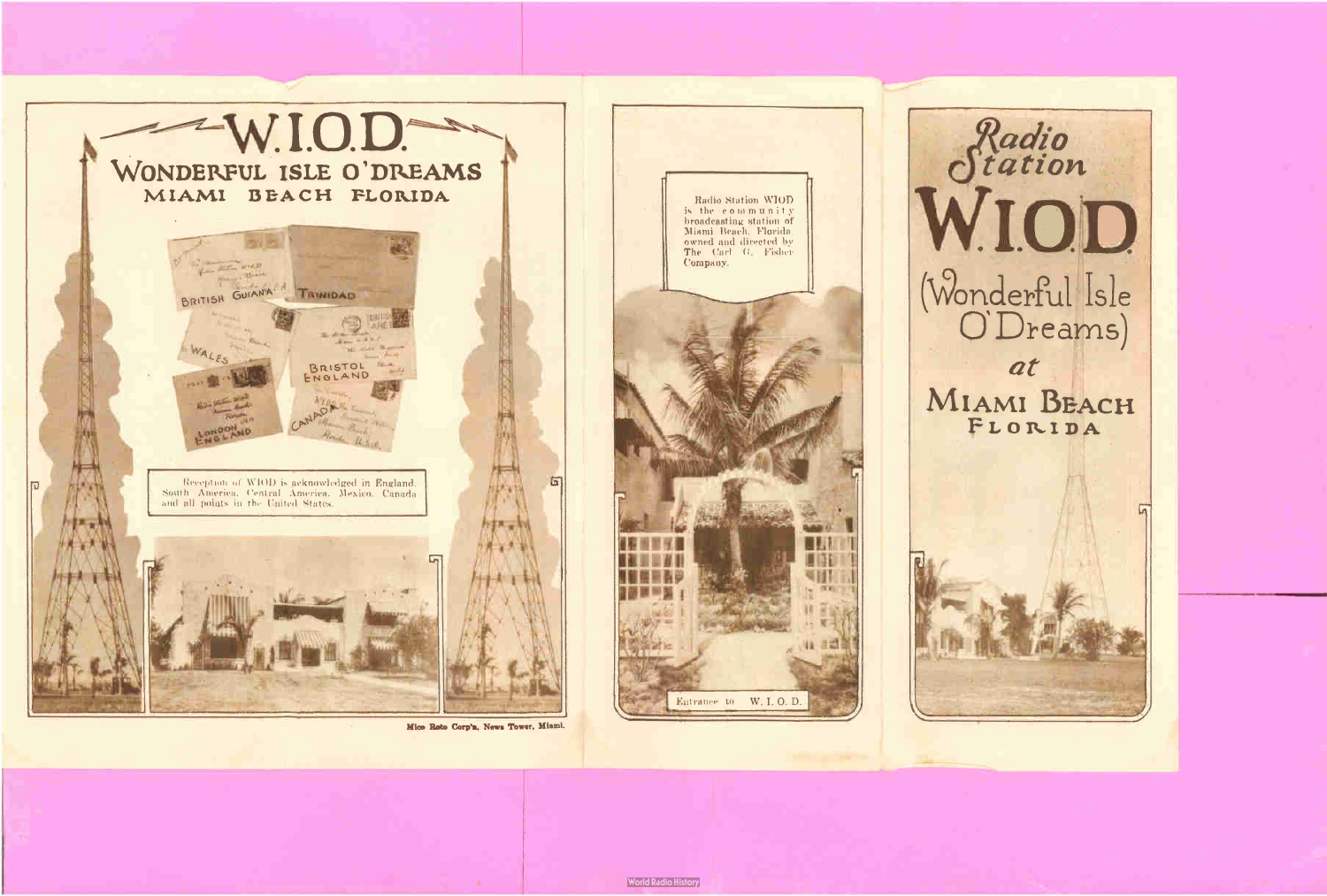

呜

 $W$ . I. O. D. operates on a wave length of <del>Line</del> meter-W. I. O. D. operates on a waye<br>length of 24,5 meters, or  $\frac{1.210}{6}$  /3  $\sigma$  / kilocycles, from 8:30 p. m. to 12:30 a. m.. ( Eastern Standard Time) every night except Sunday, featuring music and other entertainment from leading hotels and theatres.

All announcing is done by Spe-<br>cial Remote Control for all points cial Remote Control for all points

outside the studio. W. I. O. D.'s towers are 250 .feet high. The station is loçated on an island surrounded by salt water, with 70,000 feet of wire buried- and submerged in salt water, giving it the most perfect ground system in

Where power is developed.



W. I. 0. D.'s Main Studio.





existence. The General Broadcasting Room is believed . to be the most thoroughly sound- proof room In the

world. • Nautilus, Flamingo, King Cole, Lincoln and Boulevard, all Carl G. Fisher hotels; the Pancoast and Roney Plaza hotels, all at Miami Beach, and the Cinderella Ballroom and Olympia Theatre in Miami are connected with the studio by remote control.



Reception Room and Auxiliary Studio.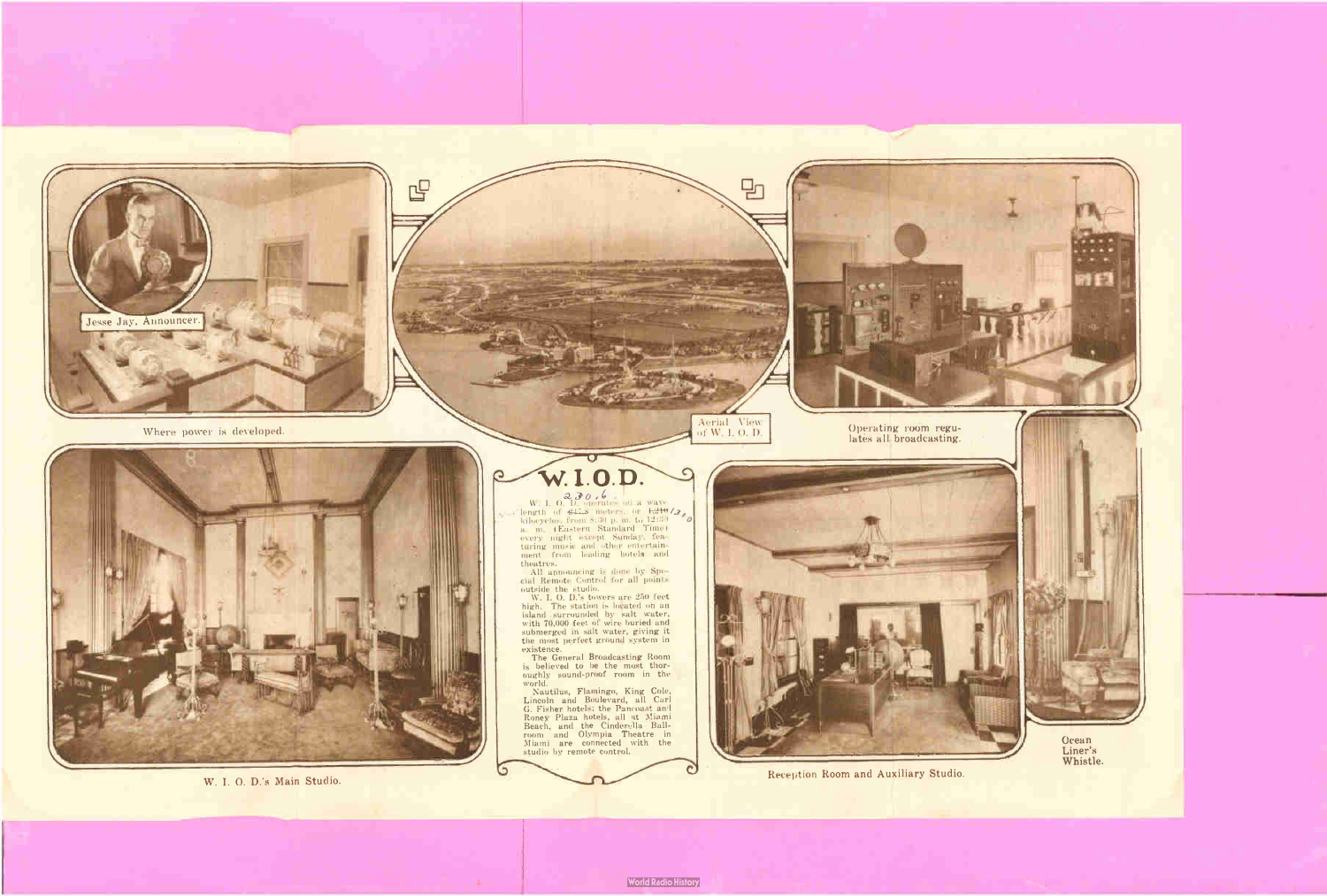Wave Length-Frequency<br>2478 Meters or 1210 KL<br>Power ~ 1.000 Watts<br>Western Electric Equipment

Miama Deach, Fla.<br>At The Rainbows Cnd<br>Dedicated to National Service

# He of Dreams Broadcasting Co.

Wonderful Isle

April 12, 1930

of Dreams

Mr. Paul Dupont, 105 Plantation St., Worcester, Mass.

Dear Radio Friend:

We wish to thank you for your kind communication relative to the reception of WIOD, "Wonderful Isle of Dreams", Miami Beach, Fla.

WIOD is operated on a frequency of 1300 kilocycles or a wave length of 230.6 meters. We are on the air almost continuously from 8:15 A.M. until midnight.

Enclosed you will find a pamphlet showing some views of the station, which may interest you.

Thanking you for your courtesy in writing us, we are,

Yours very truly,

ISLE OF DREAMS BROADCASTING CO.

Jesse M. Jay,<br>Managing Director

Por: J. S. Vranc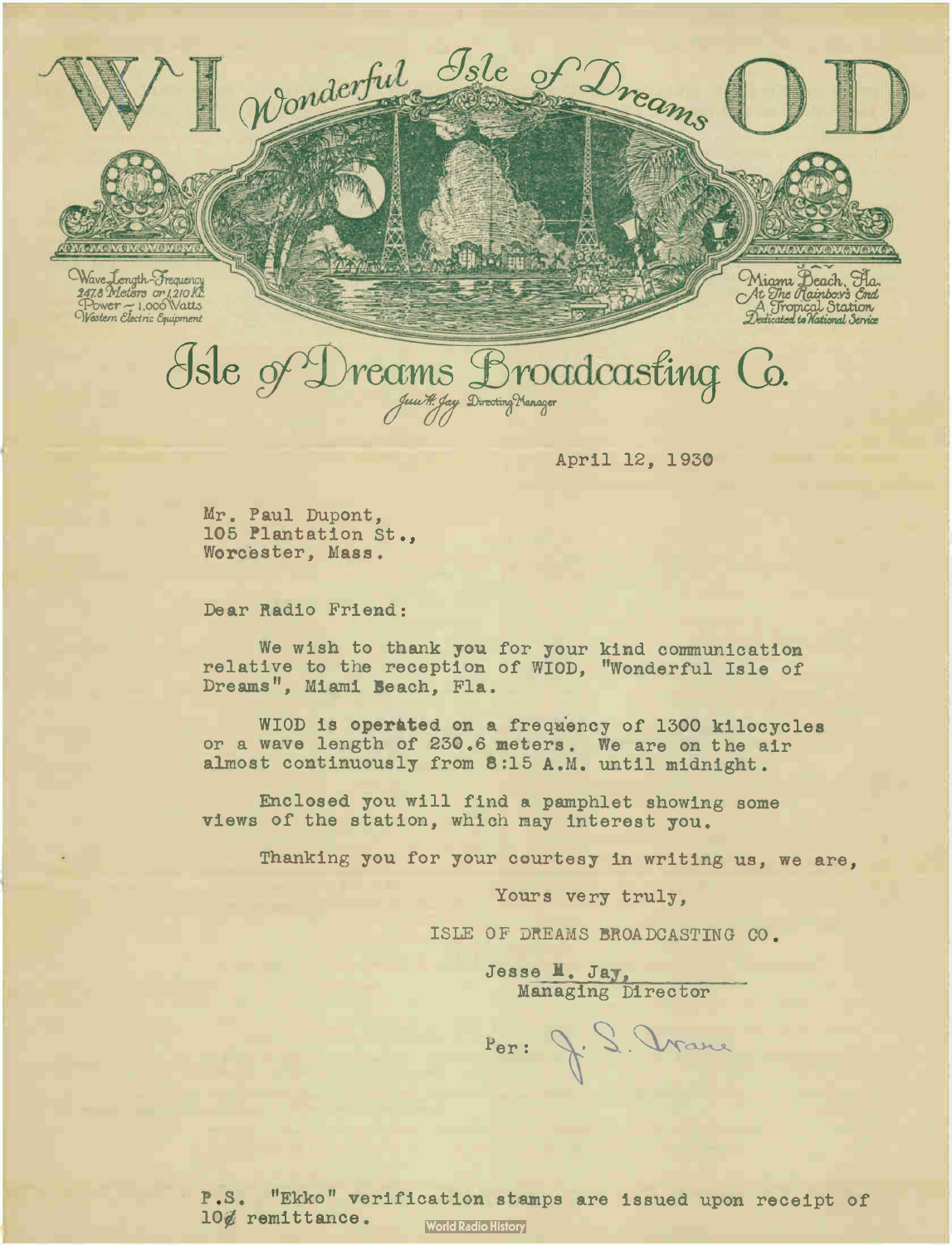# DwD\*DwD\*D'e5eD\*DwDerDegDwDtVeDll WIOD leoUGYUCv#U1'

## SKELETON OUTLINE OF BROADCASTING SCHEDULE FOR STATION WIOD — WONDERFUL ISLE OF DREAMS— MIAMI BEACH, FLORIDA, FOR THE WINTER SEASON OF 1928 UP TO APRIL 15.

There are many additions to the below outlined schedule, which, due to the constantly changing character of talent within short notice, cannot be definitely scheduled every week in advance. The schedule, as outlined below, remains permanent throughout the winter season and is not subject to change.

#### Eastern Standard Time.

# DREAMS, MIAMI BEACH, FLORIDA, FOR MONDAYS, WEDNESDAYS AND FRIDAYS

- 7-8 P. M.—The City of Hollywood, Florida; Hollywood Beach Hotel, featuring Al Donahue and his twelve-piece concert and dance band, Hazel Runge Kimball, soprano soloist, Eugene Woodhams, pipe organ recitals. The soprano solos, organ selections and band numbers are all combined nightly within "HOLLYWOOD HOUR."
- 8-8:30—Monday, Wednesday, Saturday, and Tuesday 3 P. M. Cromer-Cassell Bungalow Concert, Cromer-Cassell's Sunshine Serenaders and Soloists, diversified program. Classic programs predominating.
- 8:30-8:35—Miami Daily News Public Service Period.
- 8:35-9—Wednesdays and Fridays, Community Theater of Miami Beach, Fla. Organ selections.
- 8:35-9—Mondays only, Pancoast Hotel. Maurice Partnoy and his orchestra. Concert and dance.
- 9:00-10:00-The Carl G. Fisher Company Hour, featuring: 9:00-9:15, Flamingo Hotel, Miami Beach, E. G. Balzer and his concert and dance orchestra. 9:15-9:45, Nautilus Hotel, Miami Beach, William Stang and his classic orchestra, playing concert selections. 9:45-10:00, Flamingo Hotel, Miami Beach, E. G. Balzer and his orchestra.
- 10- 10:30—The N. B. T. Roney Half-Hour, featuring the Roney Plaza Hotel, Miami Beach, Mario Armellini and his concert and dance orchestra.
- 10:30-11:00—Deauville Casino, Deauville Orchestra, or Studio of WIOD. Except Fridays, Wofford Hotel, Miami Beach, Florida. Stuhlmaker's Dance Orchestra.
- 11:00-11:30-City of Miami Beach, featuring Tal Henry and his famous North Carolinians at Miami Beach Golf and Country Club.
- 11:30-12-Dave Harman and his famous broadcasting orchestra of twelve pieces. Signing off with WIOD ocean liner whistle and chimes.

#### PROGRAM FOR THURSDAYS AND SATURDAYS

- 7-8--The City of Hollywood, Fla.: Hollywood Beach Hotel, featuring Al Donahue and his twelve piece concert and dance band; Hazel Runge Kimball, soprano soloist; Eugene Woodham's, pige organ recitals.
- 8-8:30—Thursdays—Cromer & Cassell Bungalow Concerts.
- 8-8:30—Saturdays only—Floridian Hotel, Miami Beach, featuring Walker's Pennsylvanians; Joseph Reichman, piano solo; Elsie Gregory, soprano solo.
- 8:30-8:35—Miami Daily News Public Service Period.
- 8:35-9:00—Studio of WIOD, Saturday only.
- 8:35-8:40 Thursdays. only—Miami Anglers Club, talks on fishing in Florida waters.
- 8:40-9:00 Thursdays only—Miami Beach Woman's Club, educational features.
- PROGRAM FOR STATION WIOD, WONDERFUL ISLE OF 9:00-10:00—The Carl G. Fisher Company Hour, featuring: 9:00-9:15, Flamingo Hotel, Miami Beach, E. G. Balzer and his concert and dance orchestra. 9:15-9:45, Nautilus Hotel, Miami Beach, William Stang and his classic orchestra, playing concert selections. 9:45-10:00, Flamingo Hotel, Miami Beach, E. G. Balzer and his orchestra.
	- 10:00- 10:30—The N. B. T. Roney Half-Hour, featuring the Roney Plaza Hotel, Miami Beach, Mario Armellini and his concert and dance orchestra.
	- 10:30- 11:00—Deauville Casino, Miami Beach, Fla., Deauville Orchestra, soloists and entertainers, or Studio of WIOD.
	- 11:00-11:30—City of Miami Beach, featuring Tal Henry and his famous North Carolinians at Miami Beach Golf and Country Club.
	- 11:30-12:00—Dave Harman and his famous broadcasting orchestra of twelve pieces. Signing off with ocean liner whistle and chimes.

### PROGRAM FOR TUESDAYS

- 7:00-8:00—Hollywood Hour, Hollywood Beach Hotel, City of Hollywood, Fla.
- 8:00-8:30—Floridian Hotel, featuring Walker's Pennsylvanians; Joseph Reichman, piano solo; Elsie Gregory, soprano solo.
- 8:30-9:00-The N. B. T. Roney Half-Hour.
- 9:00-10:00—The Carl G. Fisher Company Hour.
- 10:00- 10:40—Miami Daily News, United States Playing Card Company Auction Bridge Game, delivered by Ray Rode.
- 10:40-11:00-Miami Daily News Public Service Period and Community Theater of Miami Beach, Fla.
- 11:00-11:30--City of Miami Beach, featuring Tal Henry's famous North Carolinians at Miami Beach Golf and Country Club.
- 11:30- 12:00—Dave Harman and his famous broadcasting orchestra of twelve pieces. Signing off with WIOD ocean liner whistle and chimes.

#### PROGRAM FOR SUNDAYS

- 11:30 A. M.-12 Noon—International Bible Students.
- 6:30-7:00 P. M.—Organ Recital at Biscayne Plaza Theatre, Miami Beach, by Frank Stanton.
- 7:00-7:30-Dr. Elisha A. King of Community Church of Miami Beach, Radio Sermon.
- 7:30-8:00—Intermission.
- 8:00-8:30—Nautilus Hotel, Miami Beach.
- 8:30-9:30—Hollywood Hour, City of Hollywood, Fla., featuring Caesar La Monica and his twen1y-eight piece concert band.
- 9:30-10:00—Flamingo Hotel. E. G. Balzer concert orchestra and soloists in special Sunday music.
- 10- 10:30—Roney Plaza Hotel: Special Sunday musical program; Armellini concert orchestra and soloists.
- 10:30-11:00-Studio Period, talent subject to change. Signing off with WIOD ocean liner whistle and chimes.

WIOD operates on a wave length of 247.8 meters or 1,210 kilocycles, by authority of the

Federal Radio Commission. Power, 1,000 watts, Western Electric Equipment.

**World Radio History** 

J#D#D#D#D#D#D#D#D#D#D#D#D| WIOD ||G#G#G#G#G#G#G#G#G#G#G#G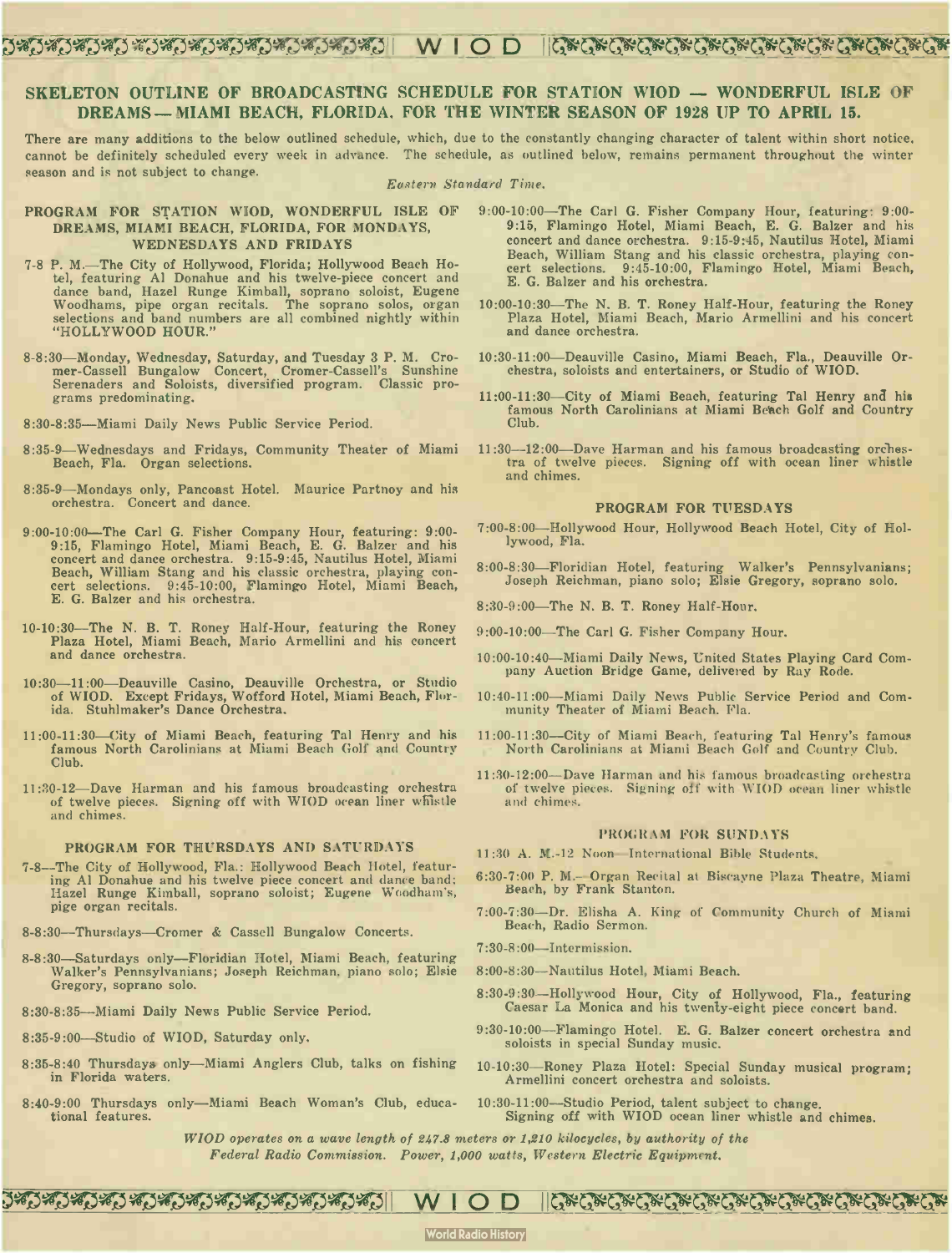$W - I - O - D$ Wonderful Isle of Dreams

Isle of Dreams Broadcasting Co. Miami Beach - Florida



Ir. Paul Dupont, 105 Phantation St., Worcester, Mass.

World Radio History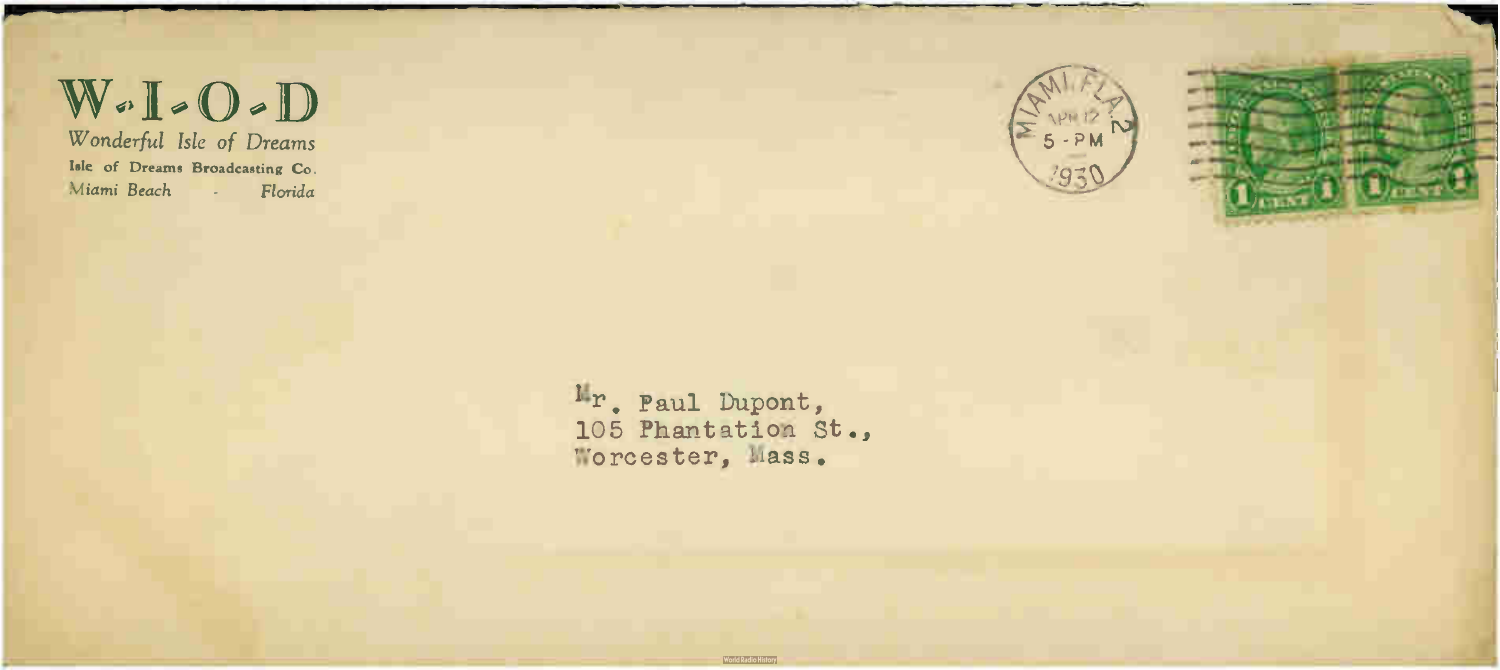

Mico Roto Corp'n, News Tower, Miami.

# Radio<br>Viation<br>W.I.O.D. (Wonderful Isle<br>O'Dreams) at MIAMI BEACH FLORIDA